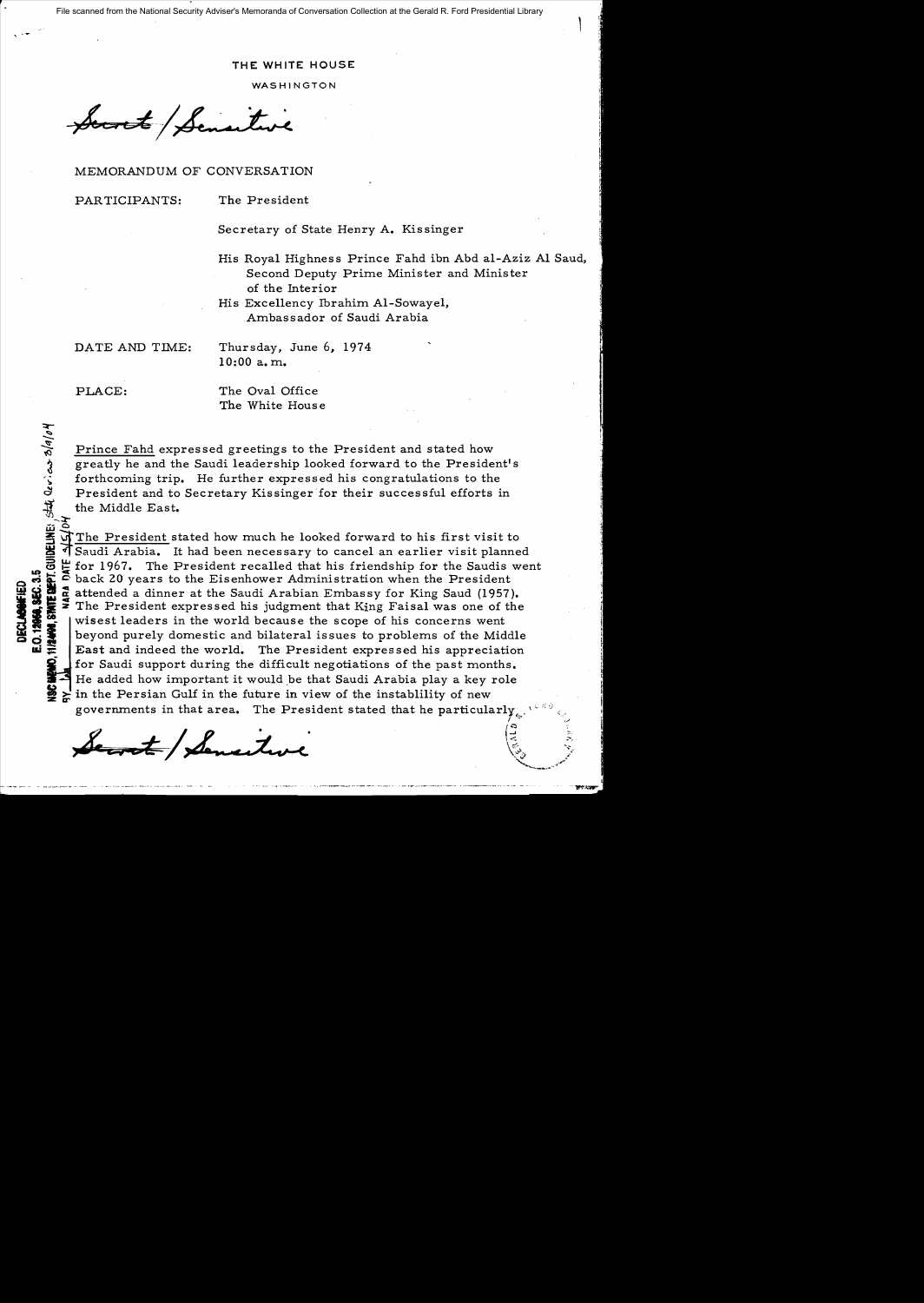looked forward to receiving King Faisal's views on the Gulf States. For the moment, however, the President was pleased at the opportunity presented by Prince Fahd's visit to explore with the Departments of Defense, Treasury and State the outlines that had been sketched by Secretary Kissinger for bilateral cooperation. The President expressed the view that our Cabinet officials would listen to Saudi interests with deep sympathy. Secretary Kissinger stated his willingness to cut through bureaucratic obstacles, to avoid their impeding the cooperation.

The President emphasized how important a role was to be played by a stable Saudi Arabia in building a permanent peace in the area. The President stated that his sentiments and attitude of support for Saudi Arabia were a product of his respect for the Saudi leadership and King Faisal in particular and their leadership in the area. He expressed the view "oil can not hold people together but friendship and respect can." He concluded by saying that his attitude towards Saudi Arabia and toward the Saudi people was based on friendship and respect.

Prince Fahd agreed with the President's statement and noted that US-Saudi friendship went back to a time long before oil became a major issue. Prince Fahd stressed that friendship and mutual interests with the United States would be the basis for Saudi Arabian foreign policy. He said that this was true not because of the benefits it would bring but as a correct end in itself. Prince Fahd stated that his country had always admired the US position. He added further that King Faisal had promised that US-Saudi relations would always develop on solid ground. He expressed the further viewpoint that had King Faisal's judgment been followed in the Arab world between 1960 and 1967 that things might have turned out differently. The President noted that while he had not been in office he believed that previous Presidents had acted with good faith. Prince Fahd stressed that Saudi antagonism to communism had been correct from the start and that it had failed because the Saudi people abhorred communism. Further, the Saudi system of government is based upon as broad a base as possible and operates under the precept that the government's authority should derive from the consent of the governed.

prince Fahd stated that his directive from King Faisal was to make clear that the King intended for the U. S. -Saudi relationship to be based' on mutual relations regardless of the winds which may be blowing; that currently friendship was being broadened at the highest level and that already the two countries are embarking on important innovations.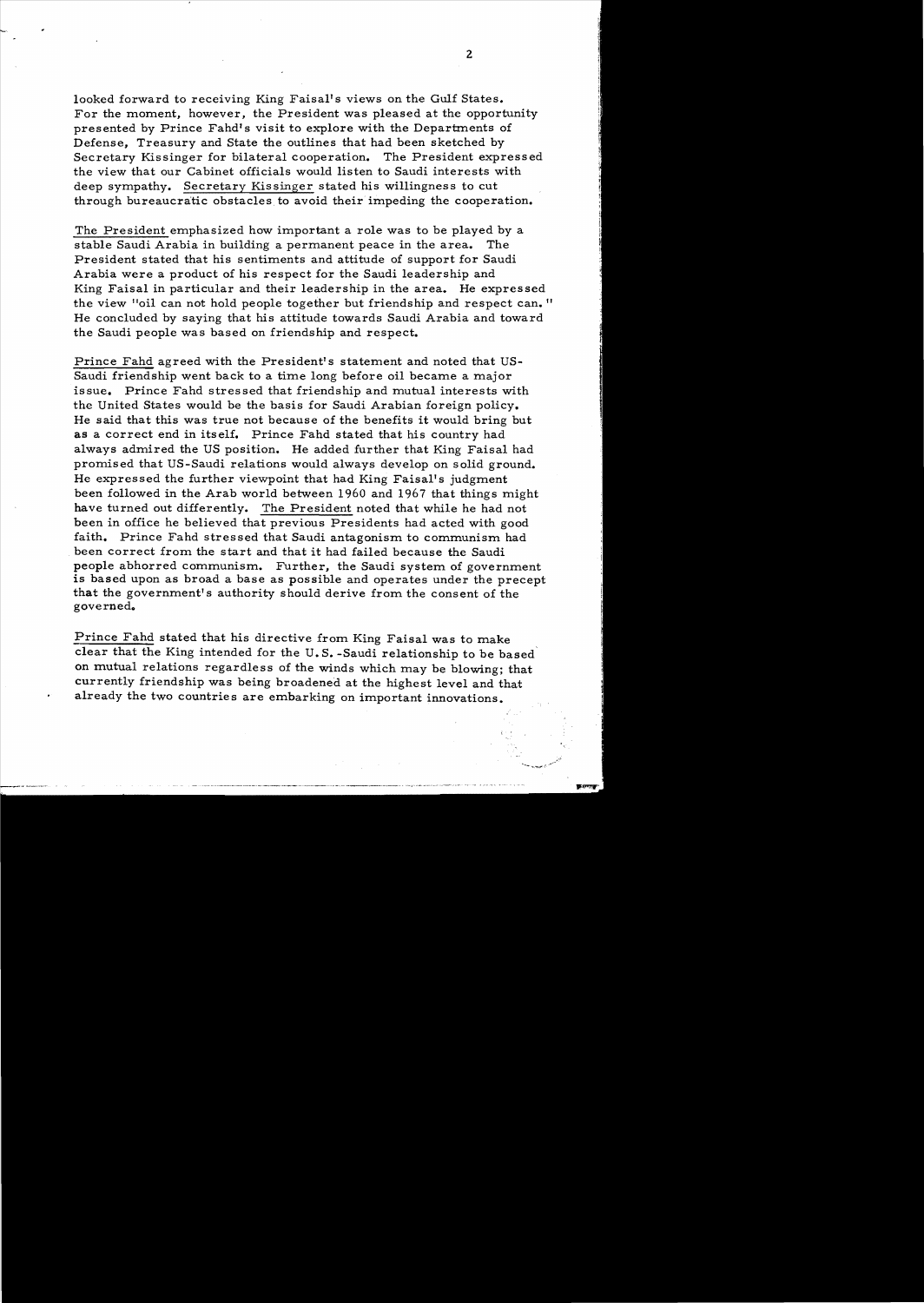He added further that the King had spared no effort with Secretary Kissinger in order to bring out new and beneficial things in our bi lateral relations.

With regard to the Gulf States, Prince Fahd stated that Saudi policy is clear. Friendship with the people of the Gulf States and their government is cherished; Saudi Arabia harbors nothing against them but seeks only peace, stability and progress as they develop. He added that occasional difficulty had arisen as a result of the shenanigans launched from the south and north. He believed that prevention represented the best approach and that the best prescription was a strong Saudi Arabia, in order that potential opponents would recognize that they had to deal seriously with Saudi Arabia. The Saudi army needs to be sufficiently strong to defend itself and its friends outside the country. It is the King's intention to keep the army well-equipped with what it needs, but never to use it as an aggressive force. Saudi Arabia is not looking for conquest; she is looking for respect. The Prince stated that if Saudi Arabia were strong it would be respected, but that if it were a jelly fish then others would go around it. He expressed his personal conviction that in Washington, Saudi requirements, both military and civilian, would be met.

With regard to the President's visit, Prince Fahd made clear that it was considered an important event which King Faisa1 and the govern ment very much anticipated.

The President reiterated that his relationship with Saudi Arabia had its origin many years ago and that his respect for the people in the area was well-known. The President expressed regret that he was unable to visit Saudi Arabia in 1967 when he had been required to stop his travel in Morocco when the war broke out. He recalled the meeting with King Faisal in the late '60's, however, before his election to the Presidency. He particularly appreciated that occasion since it had no official meaning and was not required.

, The President referred to his speech (Naval Academy Commencement Address) in which he described what detente meant and what it did not mean. He referred to King Faisal's strong aversion to Communism and stated that the United States agreed completely. He added that when it came to the internal affairs of the Soviet Union, however, that we had very little latitude for changing that. Similarly. the United States would take a strong stand on the right of all countries, as for